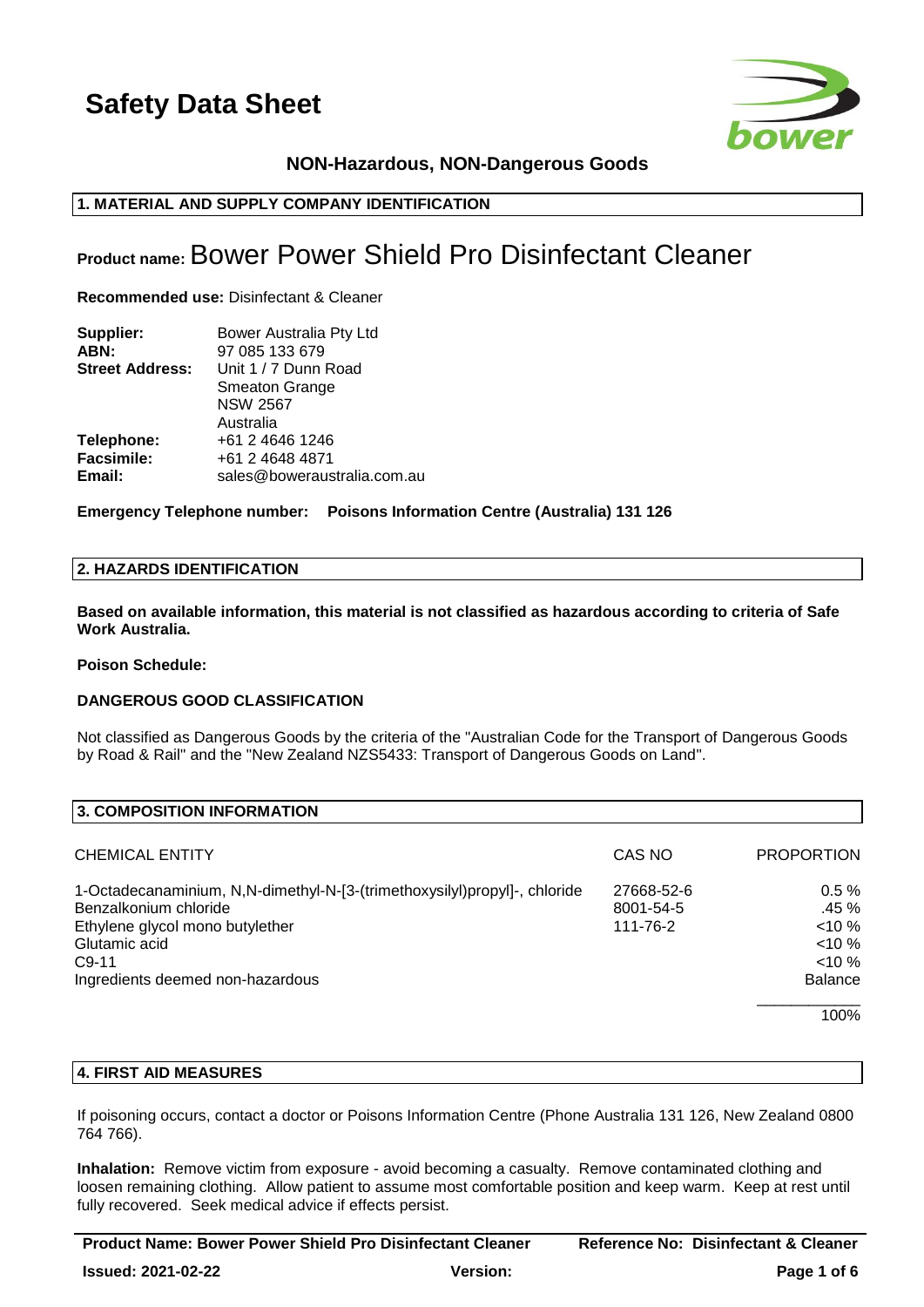

**Skin Contact:** If skin or hair contact occurs, remove contaminated clothing and flush skin and hair with running water. If swelling, redness, blistering or irritation occurs seek medical assistance.

**Eye contact:** If in eyes wash out immediately with water. In all cases of eye contamination it is a sensible precaution to seek medical advice.

**Ingestion:** Rinse mouth with water. If swallowed, do NOT induce vomiting. Give a glass of water to drink. Never give anything by the mouth to an unconscious patient. If vomiting occurs give further water. Seek medical advice.

**PPE for First Aiders:** Personal protective equipment (PPE) must be suitable for the nature of the work and any hazard associated with the work as identified by the risk assessment conducted.

**Notes to physician:** Treat symptomatically.

# **5. FIRE FIGHTING MEASURES**

**Hazchem Code:** Not applicable.

**Suitable extinguishing media:** If material is involved in a fire use water fog (or if unavailable fine water spray), alcohol resistant foam, standard foam, dry agent (carbon dioxide, dry chemical powder).

**Specific hazards:** Non-combustible material.

**Fire fighting further advice:** Not applicable.

### **6. ACCIDENTAL RELEASE MEASURES**

### **SMALL SPILLS**

Wear protective equipment to prevent skin and eye contamination. Avoid inhalation of vapours or dust. Wipe up with absorbent (clean rag or paper towels). Collect and seal in properly labelled containers or drums for disposal.

### **LARGE SPILLS**

Clear area of all unprotected personnel. Slippery when spilt. Avoid accidents, clean up immediately. Wear protective equipment to prevent skin and eye contamination and the inhalation of vapours. Work up wind or increase ventilation. Contain - prevent run off into drains and waterways. Use absorbent (soil, sand or other inert material). Collect and seal in properly labelled containers or drums for disposal. If contamination of crops, sewers or waterways has occurred advise local emergency services.

### **Dangerous Goods - Initial Emergency Response Guide No:** Not applicable

### **7. HANDLING AND STORAGE**

**Handling:** Avoid eye contact and repeated or prolonged skin contact. Avoid inhalation of vapour, mist or aerosols.

**Storage:** Store in a cool, dry, well-ventilated place and out of direct sunlight. Store away from foodstuffs. Store away from incompatible materials described in Section 10. Store away from sources of heat and/or ignition. Keep container standing upright. Keep containers closed when not in use - check regularly for leaks.

# **8. EXPOSURE CONTROLS / PERSONAL PROTECTION**

**Product Name: Bower Power Shield Pro Disinfectant Cleaner Reference No: Disinfectant & Cleaner**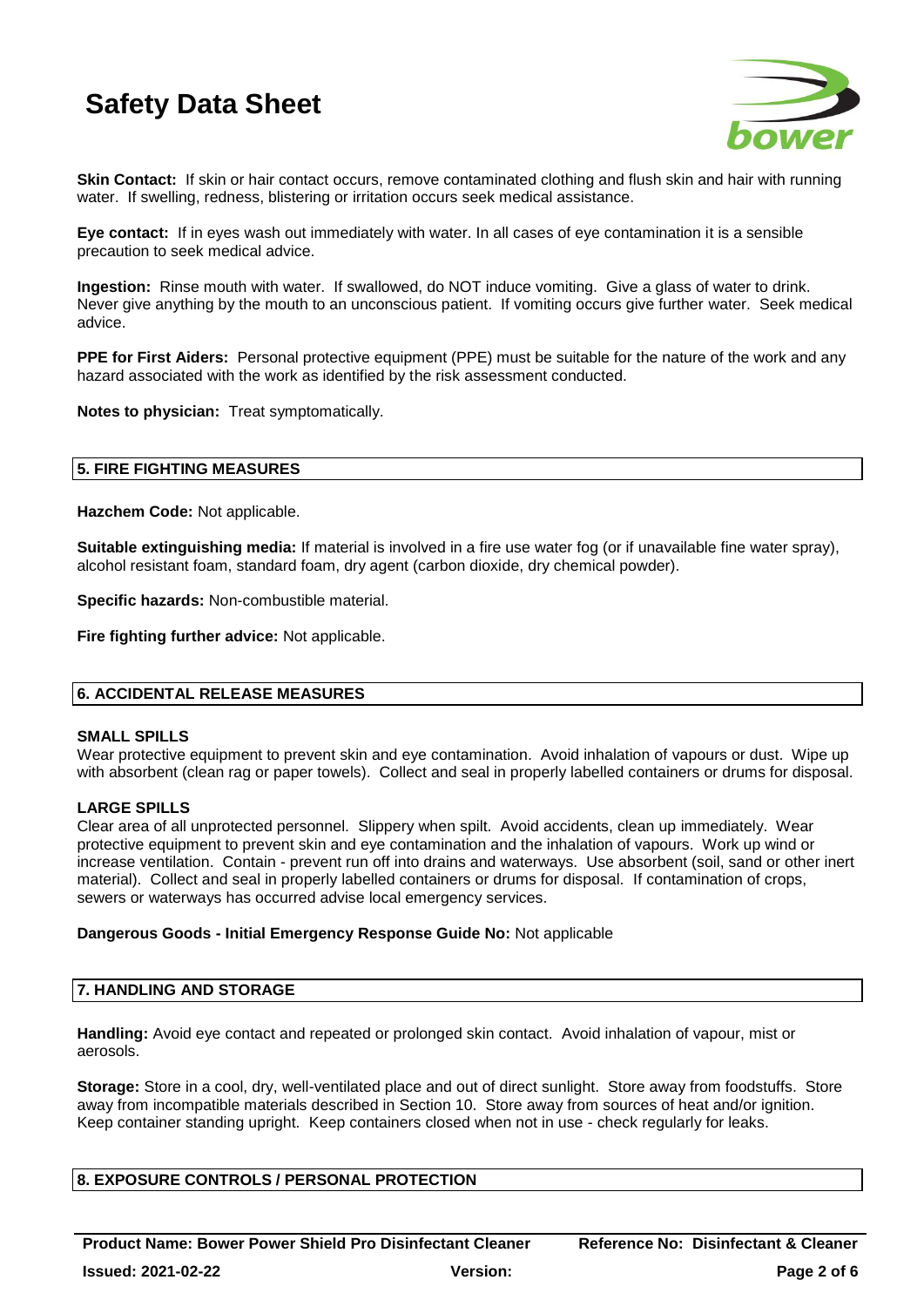

# **National occupational exposure limits:**

|                 | TWA |       | STEL |       | <b>NOTICES</b> |
|-----------------|-----|-------|------|-------|----------------|
|                 | ppm | mg/m3 | ppm  | mq/m3 |                |
| 2-Butoxyethanol | 20  | 96.9  | 50   | 242   | Sk             |

As published by Safe Work Australia.

TWA - The time-weighted average airborne concentration over an eight-hour working day, for a five-day working week over an entire working life.

STEL (Short Term Exposure Limit) - the average airborne concentration over a 15 minute period which should not be exceeded at any time during a normal eight-hour workday.

'Sk' Notice - absorption through the skin may be a significant source of exposure. The exposure standard is invalidated if such contact should occur.

These Exposure Standards are guides to be used in the control of occupational health hazards. All atmospheric contamination should be kept to as low a level as is workable. These exposure standards should not be used as fine dividing lines between safe and dangerous concentrations of chemicals. They are not a measure of relative toxicity.

If the directions for use on the product label are followed, exposure of individuals using the product should not exceed the above standard. The standard was created for workers who are routinely, potentially exposed during product manufacture.

**Biological Limit Values:** As per the "National Model Regulations for the Control of Workplace Hazardous Substances (Safe Work Australia)" the ingredients in this material do not have a Biological Limit Allocated.

**Engineering Measures:** Ensure ventilation is adequate to maintain air concentrations below Exposure Standards. Use only in well ventilated areas. Use with local exhaust ventilation or while wearing appropriate respirator.

# **Personal Protection Equipment:**

Personal protective equipment (PPE) must be suitable for the nature of the work and any hazard associated with the work as identified by the risk assessment conducted.

**Hygiene measures:** Keep away from food, drink and animal feeding stuffs. When using do not eat, drink or smoke. Wash hands prior to eating, drinking or smoking. Avoid contact with clothing. Avoid eye contact and repeated or prolonged skin contact. Avoid inhalation of vapour, mist or aerosols. Ensure that eyewash stations and safety showers are close to the workstation location.

# **9. PHYSICAL AND CHEMICAL PROPERTIES**

| <b>Material Family:</b> | <b>Aqueous Solution</b> |
|-------------------------|-------------------------|
| <b>Base Units:</b>      | Litres                  |
| Form:                   | Liquid                  |
| Colour:                 | Clear                   |
| Odour:                  | Eucalyptus              |
|                         |                         |

**Specific Gravity: Density:** No data available **Relative Vapour Density (air=1):** No data available Vapour Pressure (20 °C): No data available **Flash Point (°C):** No data available

**Solubility:** Completely miscible with water

**Product Name: Bower Power Shield Pro Disinfectant Cleaner Reference No: Disinfectant & Cleaner**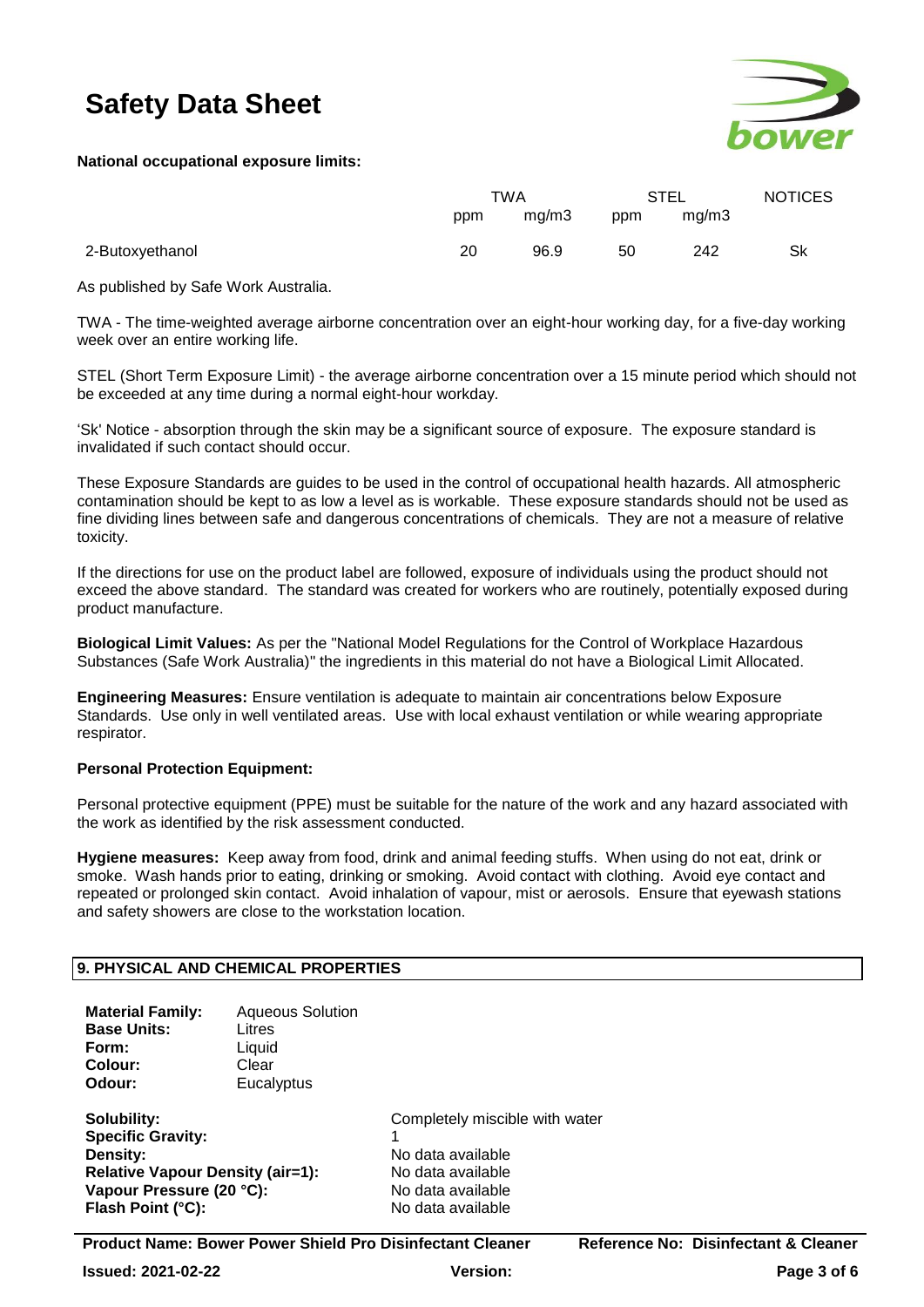

**Flammability Limits (%):** No data available<br> **Autoignition Temperature (°C):** No data available **Autoignition Temperature (°C): Melting Point/Range (°C):** No data available **Boiling Point/Range (°C):** 100 **pH:** 7.0 - 7.5 **Viscosity:** Approx 1cPs

(Typical values only - consult specification sheet)  $N Av = Not available, N App = Not applicable$ 

# **10. STABILITY AND REACTIVITY**

**Chemical stability:** Product is stable under normal conditions of use, storage and temperature

**Conditions to avoid:** Do not store in direct sunlight. Avoid high temperatures ( store below 30oC)

**Incompatible materials:** None known. Do not mix with other chemicals

**Hazardous decomposition products:** None known

**Hazardous reactions:** None Known

# **11. TOXICOLOGICAL INFORMATION**

No adverse health effects expected if the product is handled in accordance with this Safety Data Sheet and the product label. Symptoms or effects that may arise if the product is mishandled and overexposure occurs are:

### **Acute Effects**

**Inhalation:** Material may be an irritant to mucous membranes and respiratory tract.

**Skin contact:** Contact with skin may result in irritation.

**Ingestion:** Swallowing can result in nausea, vomiting and irritation of the gastrointestinal tract.

**Eye contact:** May be an eye irritant.

### **Acute toxicity**

**Inhalation:** This material has been classified as non-hazardous. Acute toxicity estimate (based on ingredients): LC50 > 20.0 mg/L for vapours or LC50 > 5.0 mg/L for dust and mist or LC50 > 20,000 ppm for gas

**Skin contact:** This material has been classified as non-hazardous. Acute toxicity estimate (based on ingredients): >2,000 mg/Kg bw

**Ingestion:** This material has been classified as non-hazardous. Acute toxicity estimate (based on ingredients): >2,000 mg/Kg bw

**Corrosion/Irritancy:** Eye: this material has been classified as not corrosive or irritating to eyes. Skin: this material has been classified as not corrosive or irritating to skin.

**Sensitisation:** Inhalation: this material has been classified as not a respiratory sensitiser. Skin: this material has been classified as not a skin sensitiser.

**Aspiration hazard:** This material has been classified as non-hazardous.

**Specific target organ toxicity (single exposure):** This material has been classified as non-hazardous.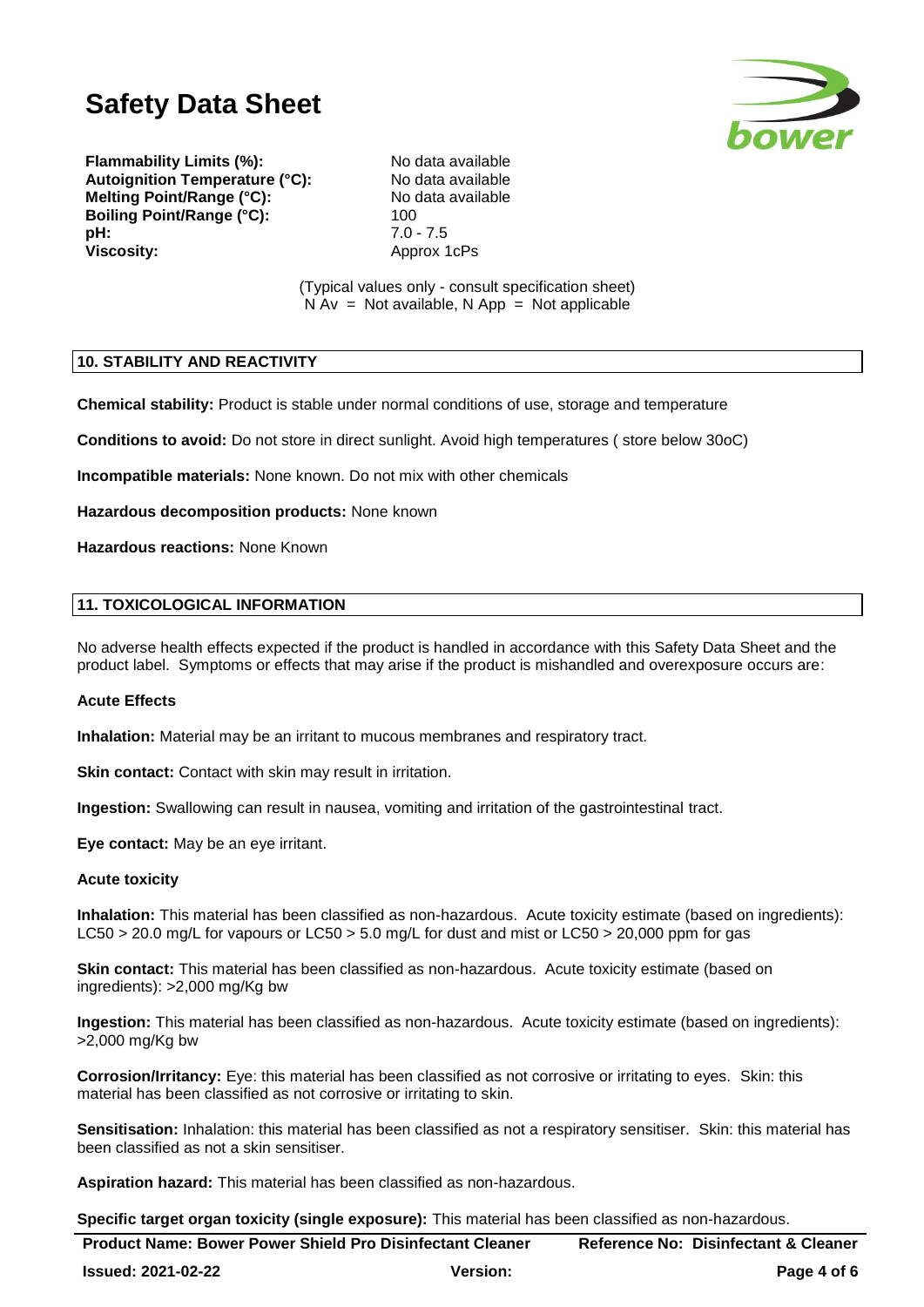

**Chronic Toxicity**

**Mutagenicity:** This material has been classified as non-hazardous.

**Carcinogenicity:** This material has been classified as non-hazardous.

**Reproductive toxicity (including via lactation):** This material has been classified as non-hazardous.

**Specific target organ toxicity (repeat exposure):** This material has been classified as non-hazardous.

# **12. ECOLOGICAL INFORMATION**

Avoid contaminating waterways.

**Acute aquatic hazard:** This material has been classified as non-hazardous. Acute toxicity estimate (based on ingredients): >100 mg/L

**Long-term aquatic hazard:** This material has been classified as non-hazardous. Non-rapidly or rapidly degradable substance for which there are adequate chronic toxicity data available OR in the absence of chronic toxicity data, Acute toxicity estimate (based on ingredients): >100 mg/L, where the substance is not rapidly degradable and/or BCF  $<$  500 and/or log  $K_{ow}$   $<$  4.

**Ecotoxicity:** No information available.

**Persistence and degradability:** No information

**Bioaccumulative potential:** No information

**Mobility:** No information

# **13. DISPOSAL CONSIDERATIONS**

Persons conducting disposal, recycling or reclamation activities should ensure that appropriate personal protection equipment is used, see "Section 8. Exposure Controls and Personal Protection" of this SDS.

If possible material and its container should be recycled. If material or container cannot be recycled, dispose in accordance with local, regional, national and international Regulations.

### **14. TRANSPORT INFORMATION**

### **ROAD AND RAIL TRANSPORT**

Not classified as Dangerous Goods by the criteria of the "Australian Code for the Transport of Dangerous Goods by Road & Rail" and the "New Zealand NZS5433: Transport of Dangerous Goods on Land".

### **MARINE TRANSPORT**

Not classified as Dangerous Goods by the criteria of the International Maritime Dangerous Goods Code (IMDG Code) for transport by sea.

# **AIR TRANSPORT**

Not classified as Dangerous Goods by the criteria of the International Air Transport Association (IATA) Dangerous Goods Regulations for transport by air.

| <b>15. REGULATORY INFORMATION</b> |
|-----------------------------------|
|-----------------------------------|

**Product Name: Bower Power Shield Pro Disinfectant Cleaner Reference No: Disinfectant & Cleaner**